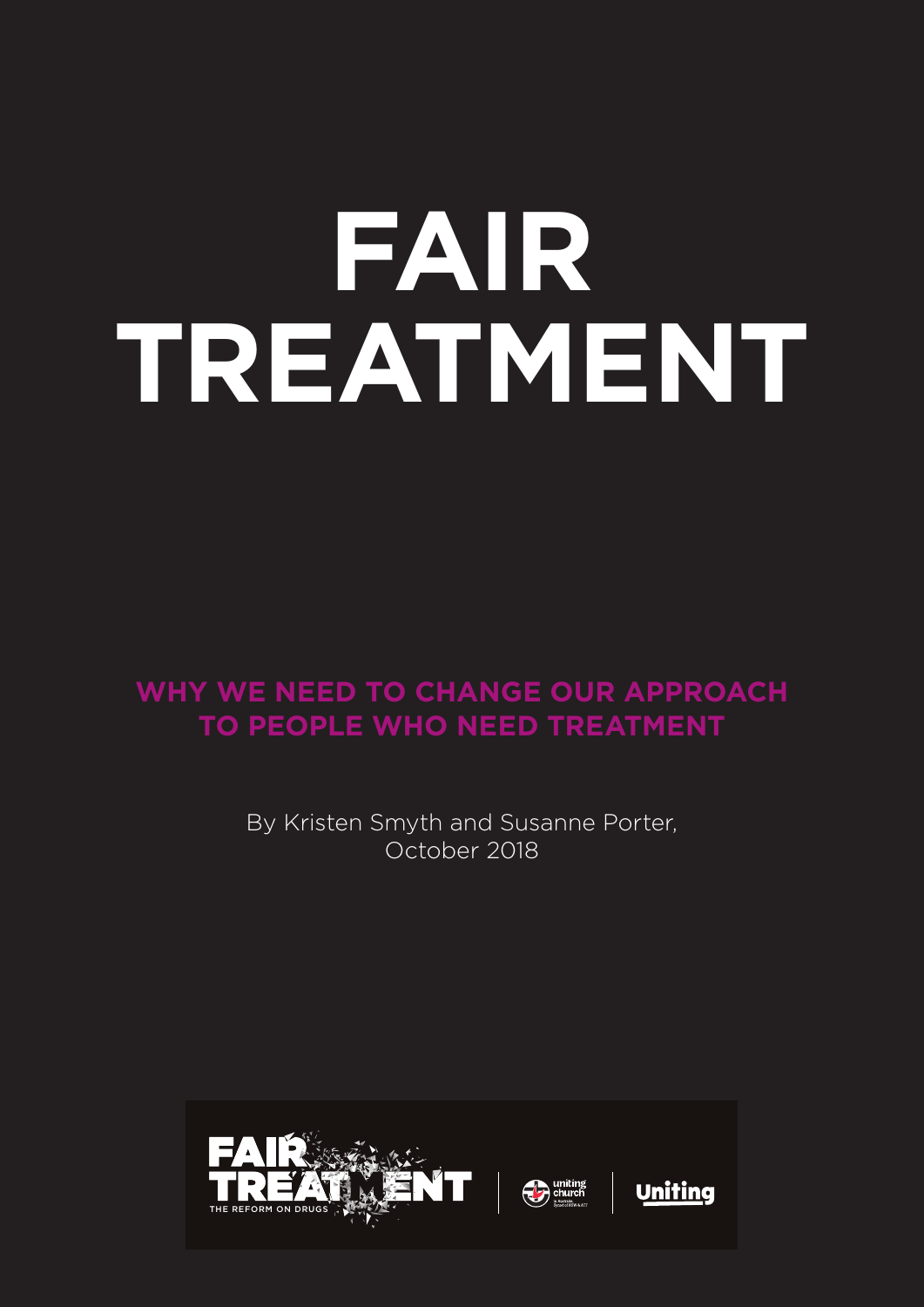# **TABLE OF CONTENTS**

| Where Are We At Today?<br>5                                                                                                                               |       |
|-----------------------------------------------------------------------------------------------------------------------------------------------------------|-------|
|                                                                                                                                                           |       |
| How Did We Get Here? 6                                                                                                                                    |       |
| Who's It Hurting Most? 7                                                                                                                                  |       |
|                                                                                                                                                           |       |
| Regional and Rural Communities <b>[2016]</b> Regional and Rural Communities <b>Algorithms</b>                                                             |       |
|                                                                                                                                                           |       |
|                                                                                                                                                           |       |
|                                                                                                                                                           |       |
| Criminal Justice 2008 - 2009 - 2010 - 2010 - 2010 - 2010 - 2010 - 2010 - 2010 - 2010 - 2010 - 2010 - 2010 - 20                                            |       |
| LGBTIQ 3                                                                                                                                                  |       |
|                                                                                                                                                           |       |
|                                                                                                                                                           |       |
|                                                                                                                                                           |       |
| Aboriginal and Torres Strait Islander (ATSI) Australians <b>Manual Aboriginal and Torres Strait Islander (ATSI</b> ) Australians <b>Manual Aboriginal</b> |       |
| Alternatives To Australia's Model?<br>8                                                                                                                   |       |
|                                                                                                                                                           |       |
|                                                                                                                                                           |       |
|                                                                                                                                                           |       |
|                                                                                                                                                           |       |
| Switzerland 10                                                                                                                                            |       |
| The Netherlands.                                                                                                                                          | 10    |
|                                                                                                                                                           | .10   |
| In Conclusion.                                                                                                                                            |       |
|                                                                                                                                                           |       |
|                                                                                                                                                           | $-12$ |



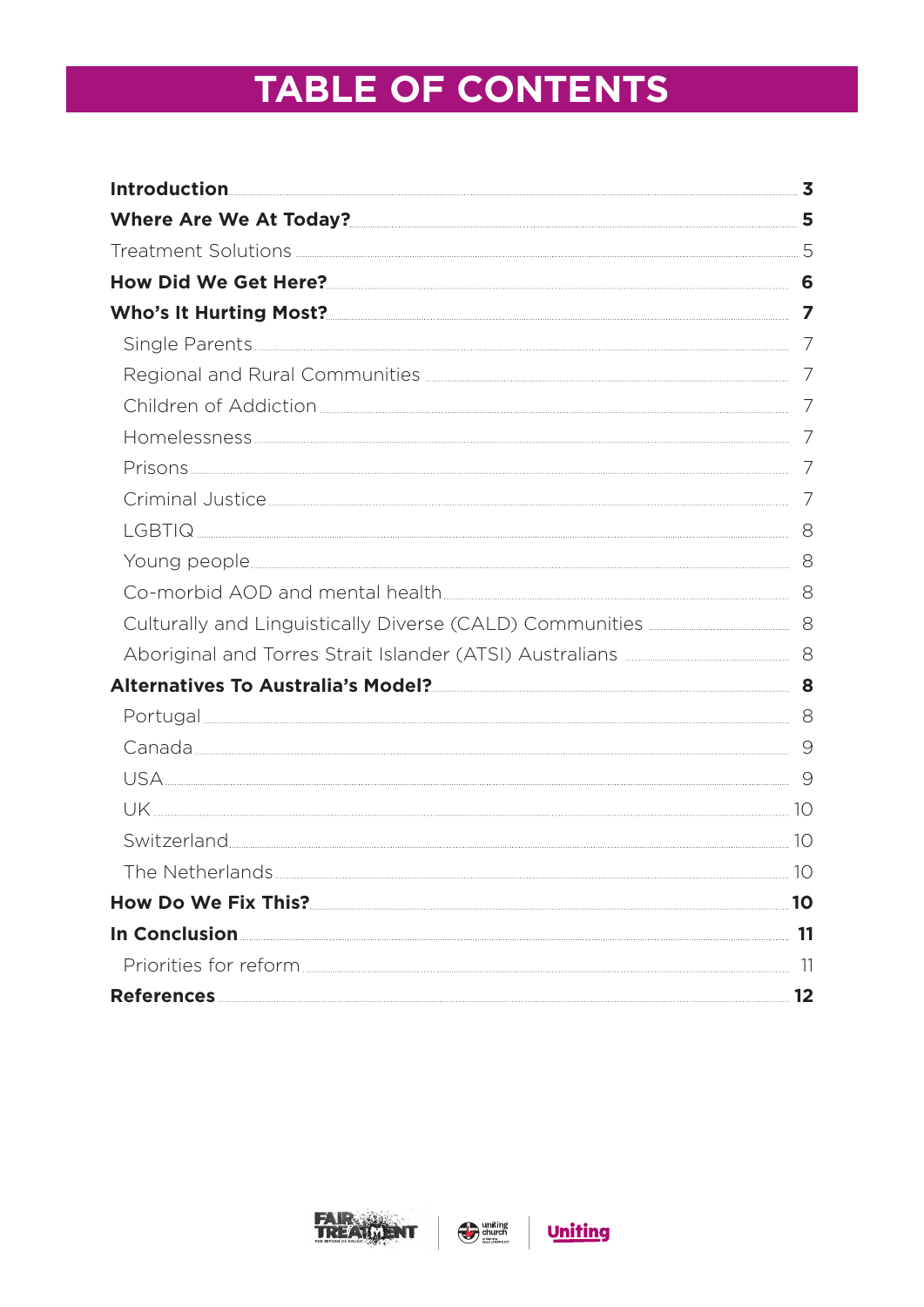# **INTRODUCTION**

People with problematic drug use don't set out to become dependent on drugs, let alone destroy their lives and the lives of people around them. Often through circumstance, misfortune or bad luck they find themselves in a position where they are vulnerable or on the wrong side of the law. Sometimes they seek treatment, often they are incarcerated and too often they are left to find solutions for themselves, leading to chaos and death.

As a society we have been told these people are responsible for their own demise, their circumstances often being cast through the lens of a sinner or at best aberrant choices. We seek comfort in the distinction that these people bring their misfortune upon themselves and regardless of the cost effectiveness or otherwise of maintaining a 'war on drugs', the payoff is that society does not need to address this 'other group' that has let itself and the rest of us down. This is an issue of othering. Of making ourselves feel better by pointing a finger. When we talk throughout this document of the we, it means all of us.

And it's an economics issue. The reality is that people with a drug problem are less likely to be employable, less likely to be in a stable relationship or maintain a healthy lifestyle and more likely to be involved with the criminal justice system, homeless or experience ill-health. Comorbidity including anxiety, depression and other disorders is common but the ensuing impact on welfare, health and law enforcement has rarely been enough to persuade policy makers that this highly stigmatised and inefficient model of engagement needs changing.

Not so long ago we stigmatised cancer patients and they would delay attending emergency departments until their conditions were insufferable. Before them tuberculosis was the same. Health presentations have a history of moving from shame and stigma through to solutions and success stories. Mental health is just the latest to experience this shift.

Stigma, chronic illness and a burden on the tax payer are good reasons enough for reform and there are recommendations here that call for needs-based population planning, smarter use of additional funding and a Fair Treatment summit that can demonstrate leadership. But above all this there is one more thing that must change. Our expectations.

Problematic drug use can be fixed. We must get used to saying this. It is possible to get well, and lives will get better. This discussion paper examines how we got to this point and makes practical recommendations that will shift the way we talk about drugs and the treatment response we need to embrace in order to save lives.

#### **Susanne Porter and Kristen Smyth**

October 2018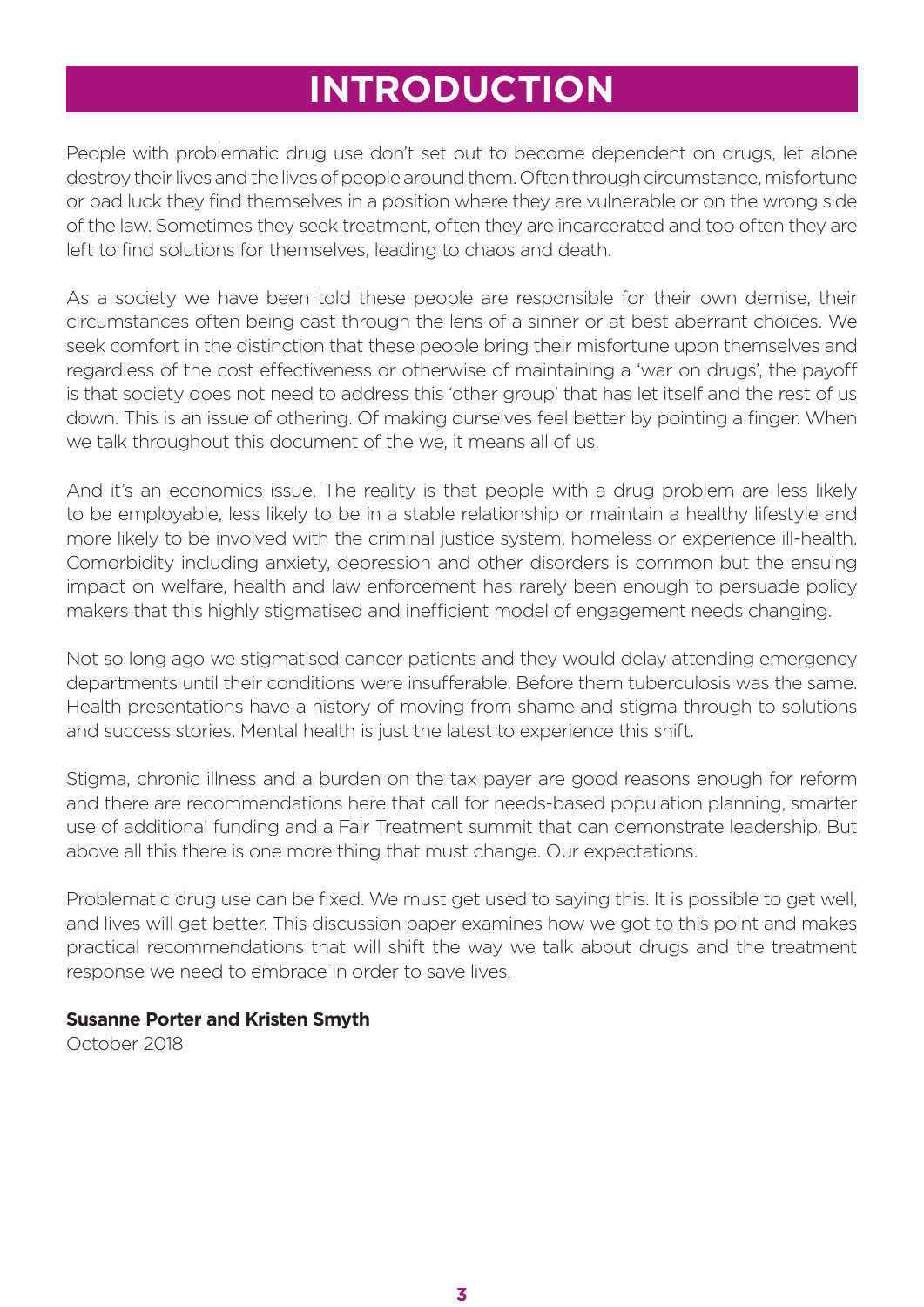# **THE AUTHORS**

Kristen Smyth has most recently been senior adviser to Professor Dan Lubman at Turning Point, the addiction treatment, education and research centre in Melbourne. Previously she was political adviser to Professor Pat McGorry, and health adviser to Senator Richard Di Natale and Senator Bob Brown. Before coming to Australia she held senior roles at the King's Fund and Christian Aid in the UK.

Susanne Porter was a trader and mergers and acquisitions specialist at Goldman Sachs, Challenger Group and Australian Unity. She left the city to write on social public policy. Susanne and Kristen run the public policy consulting business, SK Porter.

This paper was commissioned by Uniting, the service arm of the Uniting Church NSW and ACT on behalf of the Fair Treatment campaign which is a movement involving 55 organisations including legal, health, community and church groups.

# **KEY FAIR TREATMENT CAMPAIGN MESSAGES**

- Australia needs to treat people fairly with compassion and decency and end the stigma and prejudice and poor funding that sees nearly 200,000 people miss out on treatment each year. **1**
- More than one in three hospitalisations to NSW hospitals is alcohol or other drug related. This is a huge burden on the existing health system. It is also a tragic and unnecessary cost that means other health needs aren't being met. **2**
- NSW spends nearly \$200 million a year on a plan it doesn't believe will solve the problem. If it was serious about drugs and drug treatment it would be spending a proportionate sum to the burden of disease. **3**
- NSW led the way in the Southern Hemisphere with the first supervised injecting centre in 2001. It was an innovator in needle exchange during the 1980s that led to a significant reduction in intravenous drug health issues. It has runs on the board in this space. **4**
- Treatment providers need better governance and substantial workforce development to make sure they are given the best resources to do their job. **5**
- The treatment sector needs a policy framework that encourages clinicians to work in this space. **6**
- All of us need to learn about where our ideas, policies and perspectives on illicit drugs started. **7**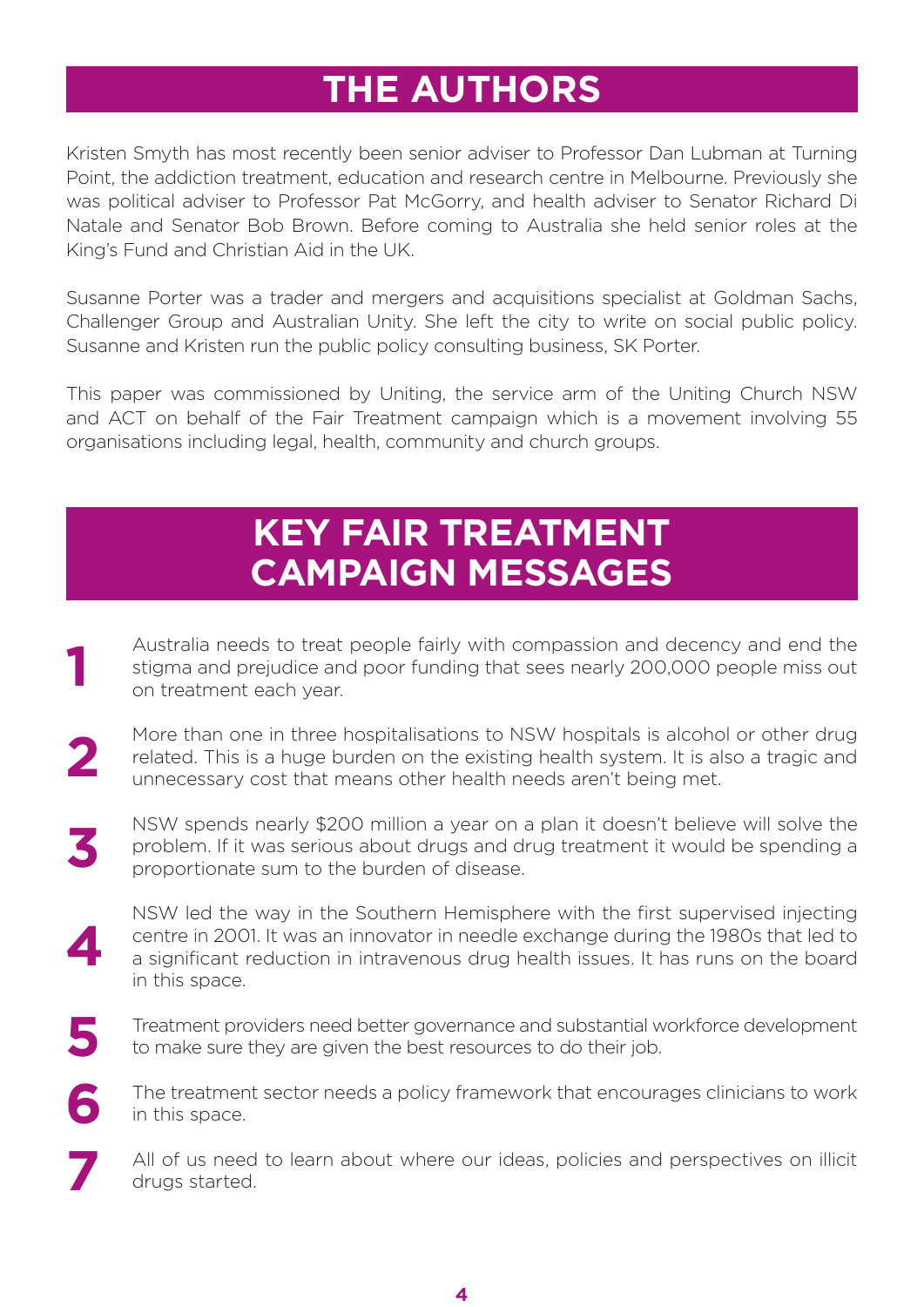# **WHERE ARE WE AT TODAY?**

Drug treatment, like the rest of healthcare, should be interested in the effectiveness of its provision. But Australia has a culture of episodic treatment provision across the health system that pays little or no regard to ensuring long term quality outcomes – with occasional exception of outcomes payments. We have seen in diabetes and other chronic disease management, the difficulty in creating funding models that wrap outcomes into the model of engagement. This should not dissuade us from seeking to ensure people receive effective treatment.

#### **WHY IS THIS?**

Years of stigma, prejudice and poor policy should tell us one thing. As a society we don't like drugs and we don't like the people who have developed a dependency with drugs and we absolutely don't respond favourably to the chaos they cause. At home, at work, in the streets, often in the health system.

So we fund drug treatment with a burden on our health system of more than 33% with less than \$200 million in NSW, a disproportionate percentage little more than 7% of our total health expenditure.

#### **THIS SUGGESTS WE DON'T HAVE A LOT OF FAITH IN SOLVING THIS ISSUE**

As such, the system does not allow the follow up with patients to find out about their quality of life. This allows people to buy into this rhetoric and say it's too hard. We can blame the patients, suggest they're unreliable.

#### **WHAT WE DON'T SAY IS WE DON'T REALLY WANT TO KNOW**

So before we look at what we do, let's remind ourselves about what we don't do.

- We don't talk enough about getting people well. This creates a vacuum in which policy makers and funders assess us by our 'activity' - and they insist on rigorous accountability – so treatment managers spend more time pouring over spread sheets ticking all the activity micro-management than actually looking after patients.
- When providers are asked if they use clinicians to do long term follow-ups with patients, to check on their progress or see if there are any adjustments they can make to a person's daily regime, managers say they can't have clinicians phoning patients that are no longer part of the system – this is three, six and nine months after they've finished a counselling programme – they point to the funding requirements and insist that those clinicians are paid to see

new patients – often returning patients. And when things get really bad, those patients end up in hospitals, where ambulances, clinicians and dollars could all be directed elsewhere.

- We don't fund enough studies, to see what happens to people. There have been three treatment outcomes studies conducted in Australia. The first was the Australian Treatment Outcomes Study (ATOS), which recruited 825 heroin users upon entry to maintenance therapies (methadone or buprenorphine) residential rehabilitation, and detoxification in Sydney, Melbourne and Adelaide. The second, the Methamphetamines Treatment Evaluation Study (MATES), looked at 360 methamphetamine or amphetamine users from Sydney and Brisbane<sup>1</sup> and the third (and final) study has been the Patient Pathways study, conducted by Turning Point in 2014. The paper described treatment pathways and outcomes for nearly 800 clients accessing publicly funded alcohol and other drug treatment services across WA and Victoria. Just three studies on this critical issue.
- Australia doesn't always get it right even when there's extra money. As a nation we've had one moment of significant additional Commonwealth funding in the last few decades (see below) and that money has been diluted through a process of duplication, micromanagement and often unnecessary programmes that replicate existing provision. And in the policy and funding vacuum, private providers have arrived, making ambitious promises and offering false hope in return for multiple thousands of dollars that are patchy at best where anyone can claim to be a counsellor or therapist with little or no accreditation.
- We don't have consistent governance In 2014 Turning Point delivered its final report, for the Commonwealth's Department of Health that showed how to develop a quality framework for alcohol and drug services funded by the Federal Government to ensure effective and consistent delivery across Australia. The recommendations were signed off by the peak bodies. The paper mapped current practices related to quality assurance and standards across existing funded providers, and involved extensive national consultation with government agencies, peak bodies and more than 120 providers of alcohol and drug treatment, harm reduction and prevention services across Australia. The project highlighted enormous variability in quality standards and the capacity to deliver evidence-based practice across providers. Workforces simply didn't have the capabilities, resources and support needed to deliver evidence-based services.

#### **TREATMENT SOLUTIONS**

So, given where we are today and knowing what we don't do, here's a snapshot of what we do do, in regard to treatment. expectations and funding.

In the NSW Budget 2016-17, the NSW Government increased funding to \$75 million over four years to tackle drug misuse in the community2. Total investment for 2016-17 was \$197 million for all drug and alcohol services. This new money announcement included:

- **\$24 million** to help more young people
- **\$16 million** for youth detox and treatment services
- **\$8 million** for early intervention innovation fund
- **\$15 million** to expand substance use in pregnancy services
- **\$8 million** to increase residential rehabilitation for women and parents with dependent children
- **• \$1.5 million** to boost support for families and carers
- **\$26.5 million** over four years to help more people into treatment
- **• \$12 million** for community treatment and aftercare
- **\$14.5 million** to help people with severe substance dependence

The 2016-17 Budget papers noted that one in three people presenting to NSW hospitals have a drug and alcohol problem in need of intervention<sup>3</sup>. Of the total annual expenditure of \$25 billion funding for drug treatment this represents little more than 7% of the total expenditure for hospital presentations which accounts for more than 33%. Compared to the annual investment of less than \$200 million, NSW Government announced funding of \$2.1 billion for mental health services, \$100 million for palliative care and \$8 billion for capital works investment over four years in the 2018 Budget<sup>4</sup>.

In 2015, the Commonwealth Government led by then Prime Minister Malcolm Turnbull unveiled the National Ice Taskforce report with an announcement of an additional \$300 million over four years to improve treatment, aftercare, education, prevention, support and community engagement to tackle crystal meth. This investment, effectively doubling the total amount put into drug treatment by the Commonwealth, was a significant shift away from focusing on policing borders and streets, a recognition that demand not just supply, needed to be addressed.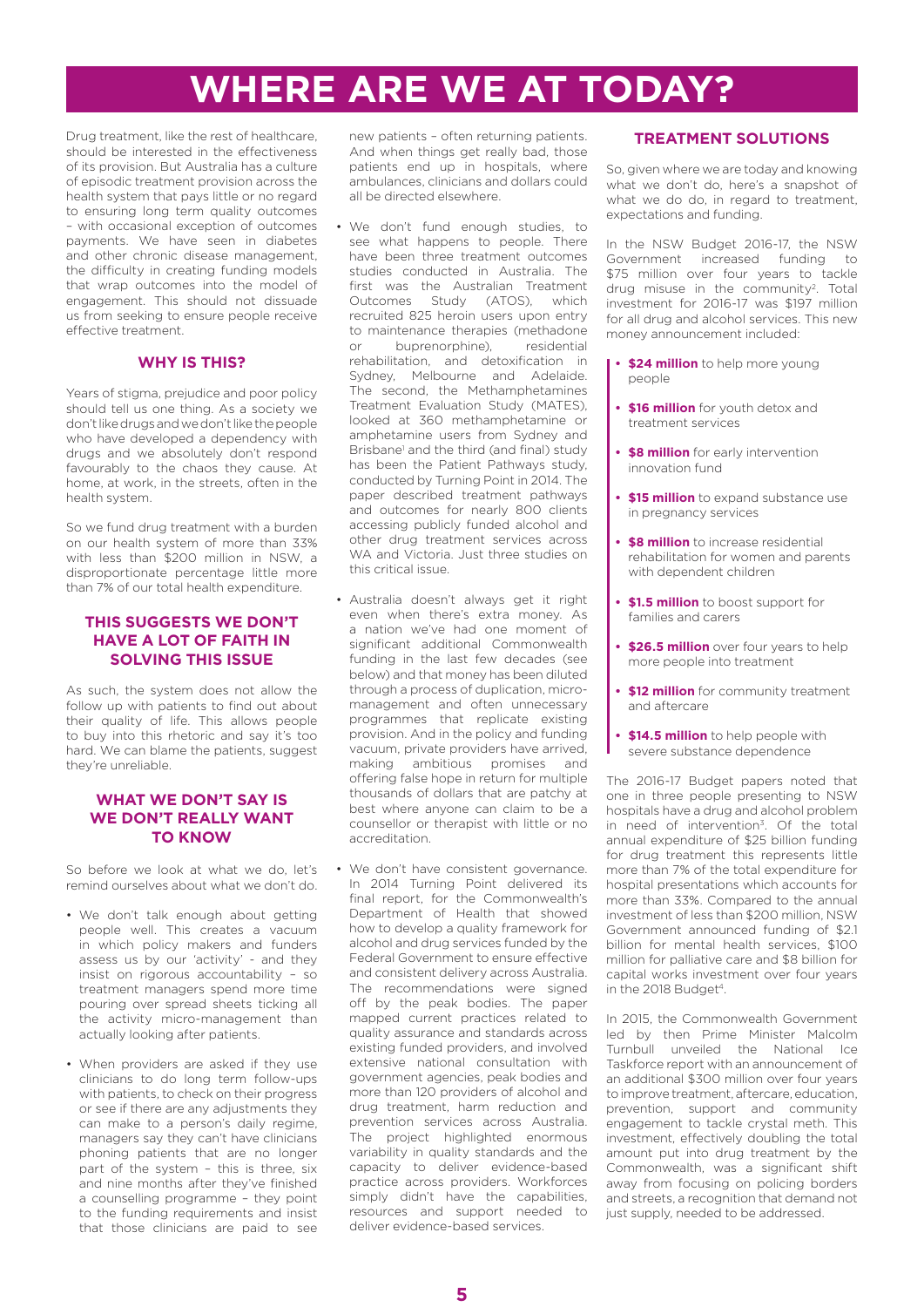However, funding was distributed through the 31 Primary Health Networks. A decision that was criticised at the time given the 'incredibly patchy' coverage of the newly formed PHNs. Indeed, the New Horizons report criticised a similar idea with an earlier iteration of PHNs – Medicare Locals – describing responses from both purchasers and providers [as] not enthusiastic about the possibility that Medicare Locals become the thirdparty purchaser of Commonwealth AOD treatment. A number of reasons were given. Experiences with Medicare Localsto date have been highly variable and Medicare Locals' commitment to AOD (as a priority area amongst the many other competing primary care needs) is perceived as generally low<sup>5</sup>.

Dr Lynne Magor-Blatch, executive officer of the Australian Therapeutic Communities Association voiced the concern at the PHN decision when she observed that:

'How are these resources going to flow through the PHNs when many would not even have the relationships with the community organisations that are doing alcohol and other drug work?'6.

Over the following years, funding decisions failed to follow any clarity around how dollars should be allocated, leading to much duplication and unnecessary microlevel bureaucracy.

# **HOW DID WE GET HERE?**

The first prohibition-style drug laws in Australia were passed by the Queensland government and specifically prohibited the sale of smokable opium to Aboriginal people under the Sale and Use of Poisons Act 18917 . This was followed by the South Australian government banning all opium smoking, swiftly followed by New South Wales, Queensland and Victoria<sup>8</sup>. It is widely accepted today that these laws were specifically designed to keep Chinese migrants out of Australia as these laws were carefully worded to apply to opium in smokable form only—not opium as it was taken by the European population<sup>9</sup>. Debates at the time strongly support this assertion, in the state Victorian parliament a Mr Gaunson argued, "I am pointing out to the Labor Party what a terrible injustice they are doing to themselves by trying to prolong the existence of the Chinese … it would be considered a devilish good job to let them all smoke opium until they were wiped out of existence."10

In 1910, the newly formed Commonwealth government banned opium imports and made it an offence to be in possession of a prohibited import such as opium 'without reasonable excuse'<sup>11</sup>. The consequences of this blanket ban on drug possession were immediate and the consequences are recognisable in today's blanket ban on drugs. In the first year of opium prohibition, 188 smugglers were arrested, and £2863 worth of illegal opium was seized<sup>12</sup>. With the increased risk the price of the product soared. A tin of opium, which before prohibition cost just over £1, was by 1910 fetching in excess of £5, meaning that smugglers now stood to make huge sums of money. Such sums introduced drug corruption to the nation, with newspapers reporting the increasing suspension of customs officers. In an effort to boost profits, smugglers adulterated opium, initially with molasses and flour. In a single step, the Commonwealth government had established an underground drug market characterised by massive profit, corruption and impure product. The Controller-General of Customs reported in 1908 that, "while we have lost the duty, opium is still imported pretty freely"13.

In 1926, the League of Nations enacted the Geneva Convention on Opium and Other Drugs 1925. This convention made cannabis a restricted substance for the first time and included a blanket ban on heroin. This was a problem for Australia as heroin was used extensively in medical procedures, and so refused to eliminate medical heroin use due to "the permanent place which this drug has obtained in Australian medical practice"14. Over the next ten years, public global pressure, through the World Health Organisation (WHO) and the new United Nations grew, and the negative attention became a growing public relations issue for Australia's politicians. In 1953, against the advice of the Royal Australian College of Physicians and the Royal College of Obstetricians and Gynaecologists, the government placed a ban on heroin in the Poisons (Heroin) Act 1953. It is worth noting that in the year before the ban, Australians were the highest consumers of medical heroin in the world, consuming around 5 kilograms per million people<sup>15</sup>, and yet there was not one recorded heroin death in Australia for the year.

In order to justify this ban, given the lack of evidence of both widespread addiction and any deaths from medical heroin use, parliamentarians resorted to alarmist rhetoric, the sort of language that is still prevalent in many parts of society today. During the debate, the member for Banambra argued, "Of all the addiction drugs that lead to the damnation of mankind, heroin is the most dangerous. This sinful, wicked chemical can contribute towards wholesale national rot and demoralisation.". And another debater suggesting that "Heroin addicts… exhibited pronounced psychopathic tendencies … most of them were weak, unhappy persons; and many were homosexuals"16.

#### **"THIS SINFUL, WICKED CHEMICAL CAN CONTRIBUTE TOWARDS WHOLESALE NATIONAL ROT AND DEMORALISATION"**

Ironically, illicit drug use in Australia was virtually unknown before this period but, post criminalisation, was well entrenched by the mid-1970s. There are a number of well-documented reason for this, the shifting of youth society towards the counter-culture, with its focus on altered consciousness and anti-Vietnam war protests; American servicemen in the Kings Cross district introducing

heroin from South East Asia, providing traffickers access to Australian markets. In the meantime, in the USA, Nixon was being voted into office on a platform of 'Law and Order', one of his main policies being a global 'War on Drugs'. Nixon's administration promised sweeping powers for police and customs officials. However, John Ehrlichman, Nixon's domestic policy adviser, was to admit in 1994, "The Nixon campaign in 1968, and the Nixon White House after that, had two enemies: the antiwar left and black people. You understand what I'm saying? We knew we couldn't make it illegal to be either against the war or black, but by getting the public to associate the hippies with marijuana and blacks with heroin. and then criminalizing both heavily, we could disrupt those communities. We could arrest their leaders, raid their homes, break up their meetings, and vilify them night after night on the evening news. Did we know we were lying about the drugs? Of course we did."<sup>17</sup>

The Australian response was mixed, but just as they supported Nixon's foreign policy, Australian politicians, like Queensland Premier Johannes Bjelke-Petersen and NSW Premier Robert Askin, supported Nixon's War on Drugs and called for a crackdown on Australian youth culture<sup>18</sup>. In 1971, the Senate Committee on Drug Trafficking described the popular image of the typical drug user as, "a young, long-haired person, adopting an exaggerated style of dress, careless in his habit and probably a university student"19.

During the mid-1970s, the disappearance of Griffith- based Liberal candidate and anti-marijuana campaigner, Donald MacKay, resulted in intense media scrutiny of alleged Mafia controlled marijuana cultivation in Australia and, by the end of 1977, drug enforcement efforts had produced a marijuana 'drought' reflected by a sudden drop in availability, and a subsequent, and substantial, price rise20. With the resources of law enforcement agencies fixed on and forcing the marijuana trade further underground, opportunistic importers ensured that supplies of heroin increased markedly.

As the heroin market expanded, its dimensions attracted financially interested elements within organised crime. By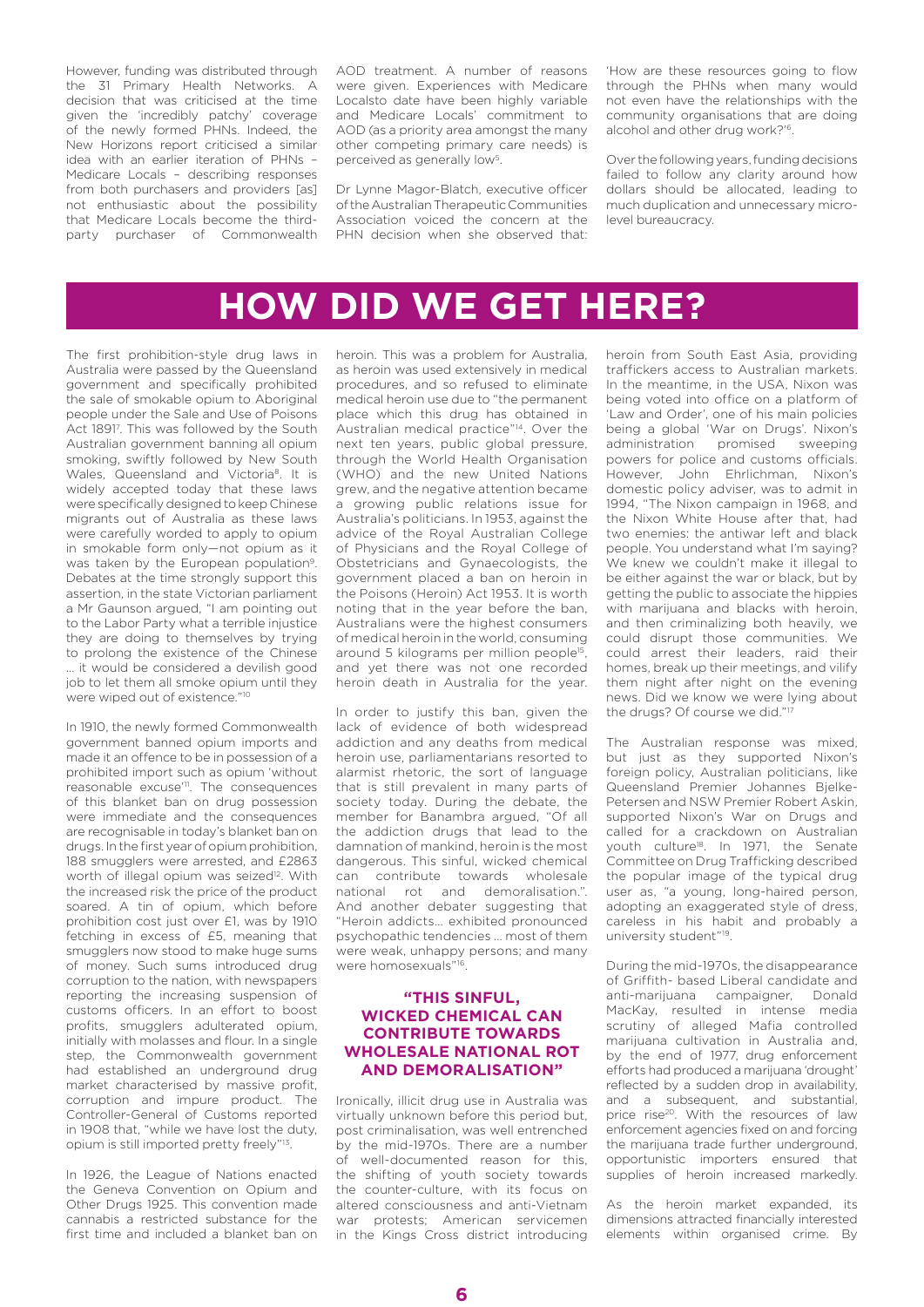the late 1970s, criminal syndicates were making regular runs between Thailand and Australia. In 1980, a kilogram of heroin purchased in Bangkok for \$2000 was worth \$250,000 once adulterated and smuggled into Australia<sup>21</sup>. Despite large scale seizures becoming commonplace throughout the 1980s, police made little impact on the expanding trade. The illegal trade inadvertently started with the banning of opium imports in the beginning of the 1900s had begun to reach full maturation.

And then, in the mid 1980s, something happened that changed the story.

When the Australian Prime Minister, Bob Hawke, announced that his daughter was a heroin addict a new dawn arrived for Australian drug policy - what is now called 'harm minimisation'. This has set the tone for most of Australia's drug policies since 1985 and is defined in three main areas: supply reduction strategies (disrupting the production and supply of drugs), demand reduction strategies (preventing the uptake of harmful drug use), and harm reduction strategies (reducing the specific harms that drugs pose to individuals or communities). Symbolically, Hawke moved the purview of problematic drug use from

the Justice department to the Health department.

However, Australian drug laws entirely retain their criminal justice orientation, with possession of any illicit drug (with the exception of cannabis in South Australia since 1986, and similar limited possession in the ACT and Northern Territory – there are fines) carried increasingly steep criminal penalties from this time. This confusion of attempting to support the health of people with problematic drug use and yet criminalising any and all engagement with illicit drugs has been ever heightened through successive governments.

# **WHO'S IT HURTING MOST?**

According to the 2016 National Drug Strategy Household Survey (NDSHS), around 2.9 million people in Australia aged 14 and over were estimated to have used illicit drugs in the previous 12 months, and 8 million were estimated to have done so in their lifetime<sup>22</sup>. Of these, any can be arrested and have their lives devastated by a criminal record, however a relatively small proportion develop a problem with drugs. Such people come from all demographics; they are as diverse in their drug consumption as they are in their backgrounds. And treating these groups require personalised treatment plans; managed by excellently trained, well supported, passionate and interconnected AOD professionals.

#### **SINGLE PARENTS**

Single parents (predominantly mothers) with drug problems are highly susceptible to mental health problems, are younger, have more children, have greater economic problems, have a history of homelessness, and have fewer social supports – the greater the number of adversities, the less likely they are able to be caring for their children<sup>23</sup>.

By criminalising drug use instead of helping people with drug problems, single parents are less likely to ask for help earlier in their use, less likely to access AOD services where they are unable to stay with their children, less likely to complete treatment programs that keep them from their children, and significantly more likely to be adversely impacted by a criminal record for drug use24. AOD professionals will need to be able to address issues particular to women with children; shame, guilt, victimisation, and domestic violence.

#### **REGIONAL AND RURAL COMMUNITIES**

People with drug problems in rural and regional NSW present with more complex clinical needs, including greater polydrug use than urban participants, nearly double the rates of needle and syringe sharing for regional participants (31%) and rural participants (29%) than for urban participants (16%), and more commonly reporting having 'additional drugs of concern' (49.4% compared to  $32.9\%$ )<sup>25</sup> People with drug problems in rural and regional NSW are also significantly more likely to be living with dependent children, to be unemployed and to be experiencing greater psychological problems than those in urban locals<sup>26</sup>.

As a recent NSW Legislative Council inquiry on provision of drug treatment found, there is a chronic shortage of detoxification and rehabilitation services in regional and rural areas<sup>27</sup>. The need for more services is clear when the waiting list for residential rehabilitation can extend to four months. There are also long travel distances to access treatment – for example, the nearest rehabilitation service in Broken Hill is well over 300 kilometres and residential services for adults are at least a two-hour drive from Dubbo28. This is exacerbated by poor public transport in rural areas.

Other barriers to treatment in rural and regional areas include limited access to primary health services, a limited range of treatment options and concerns about confidentiality, lack of anonymity and stigma<sup>29</sup>. Distance and isolation also impact on the costs of service delivery such as providing outreach. These differences mean that rural and remote communities require specific and geographically accessible treatment options.

#### **CHILDREN OF ADDICTION**

An estimated 20,000 children across Australia were victims of substantiated alcohol related child abuse or neglect in 2006-200730. Over 78,000 children aged 12 years or less live in a household containing at least one daily cannabis user and over 27,000 children live in a household with an adult who uses methamphetamine at least monthly and reports doing so in their own home<sup>31</sup>. By criminalising problematic AOD use, many families will not admit to use or seek help, these children are unable to

be supported by services until late-stage addiction presents and other services become involved (such as within the justice or domestic violence domains).

#### **HOMELESSNESS**

Around 43% of homeless people experience problematic AOD use, 66% of whom developed problematic use after becoming homeless<sup>32</sup>. The criminality of drug use is a funnel for homeless people into the justice system. 1 in 4 prison entrants were homeless in the 4 weeks before entering prison<sup>33</sup>.

#### **PRISONS**

New South Wales currently houses the largest number of prisoners in Australia, accounting for 32 per cent of the national prisoner population  $(42,102 \text{ inmates})^{34}$ at a cost of \$110,000 each inmate each year<sup>35</sup>.

73% of these inmates reported that at least one of their current criminal offences was related to their use of alcohol and/or other drugs (around 30,700 inmates, or \$3.377 billion annual cost) with 79% of inmates reporting a drug problem history<sup>36</sup>. Two-thirds (67%) of prison entrants reported illicit drug use in the 12 months prior to prison entry. Non-Indigenous entrants were more likely than Indigenous entrants to have used illicit drugs in the 12 months prior to prison (69% and 60%, respectively). As in the general population, recent illicit drug use was more common among younger entrants, with over three-quarters (76%) of those aged 18–24 having taken illicit drugs in the last 12 months, compared with 53% of those aged 45 and over<sup>37</sup>.

#### **CRIMINAL JUSTICE**

Portugal picked up on this demographic as requiring help with drug use early on and in doing so, reversed the upward trend of problematic drug use in their country. This is an opportunity to gain treatment access to this demographic early in their problematic drug use, often in the drink driving and misdemeanour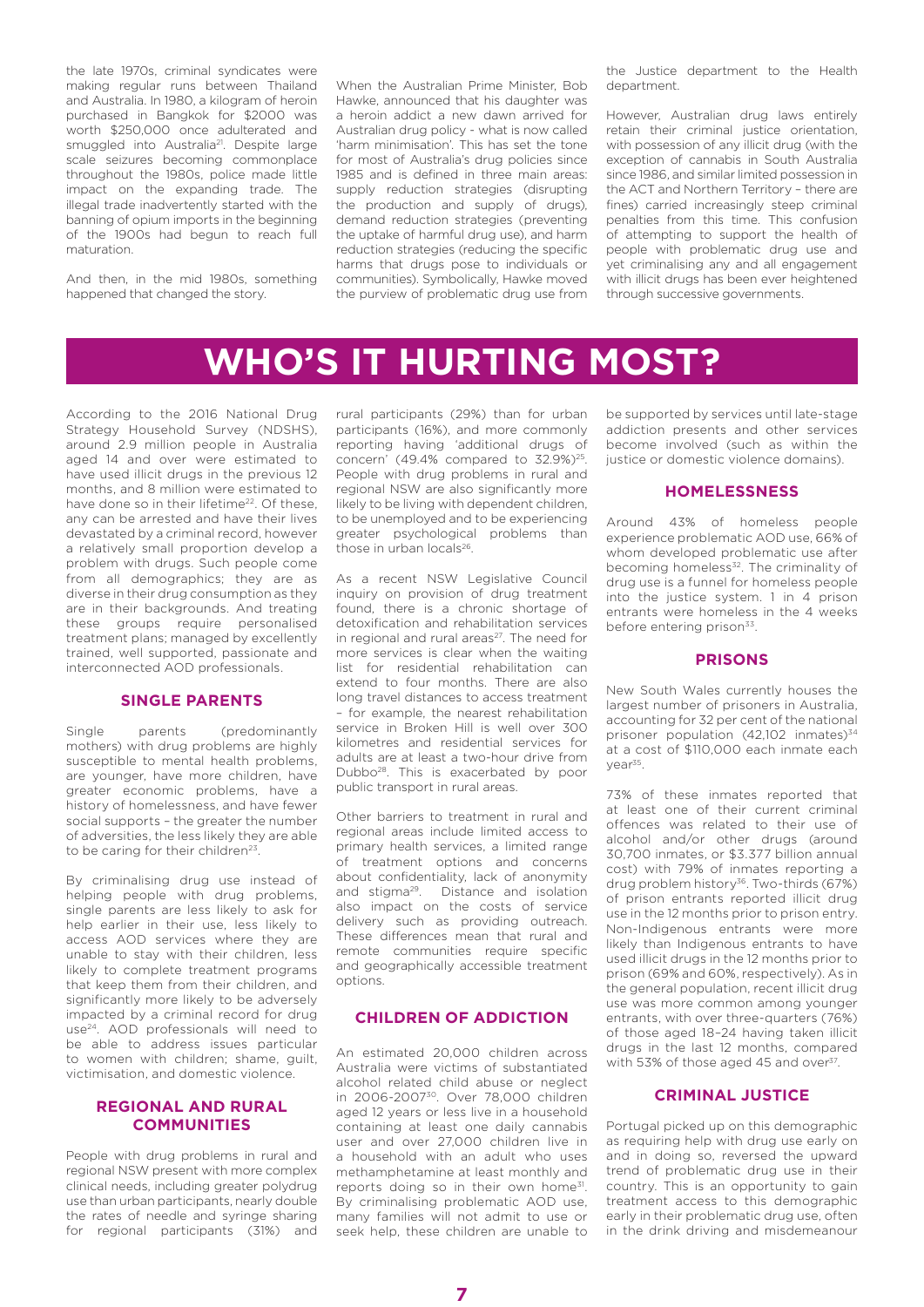stage of use. By criminalising drug use this group is missed at a critical stage, treatment models for problematic AOD use are much more successful if applied at this stage. Australia spends \$1.9bn a year in attempting to control drugs, of which \$1.3bn is spent on law enforcement to address supply with no cost benefit analysis done. This has left only around \$700m a year to be spent on treatment across Commonwealth, State and Territory budgets.

#### **LGBTIQ**

There are significantly higher rates of illicit drug use among LGBTIQ people compared to heterosexual people<sup>38</sup>. However, frequency does not indicate problematic AOD use. A 2013 study of same sex attracted people aged 18 to 25 in Sydney, found that levels of addiction amongst the LGBTIQ population is at around 10%39. The criminalisation of drugs reinforces negative stereotypes around gay culture.

#### **YOUNG PEOPLE**

Around a quarter of young people in NSW have used illicit drugs<sup>40</sup>. Of these, most are engaged in the risk-taking experimentation of youth and therefore not at risk of developing the health issues associated with AOD addiction – so, the highest risk for most young people is to be arrested – once in the justice system, drug use amongst young people skyrockets, with around 65% using illicit drugs at least weekly41. Therefore, keeping young people out of the justice system for their drug use would be a high priority for any sensible policy. Young people who received an alcohol and other drug treatment service were 30 times as likely as the Australian population to be under youth justice supervision. Young Indigenous Australians were 14 times as likely as their non-Indigenous counterparts to

receive both services<sup>42</sup>. Young people who expressed a high level of concern about alcohol and drugs also reported particular levels of concern in coping with stress (67.4%), bullying and emotional abuse (65.2%), school or study problems  $(63.1%)$  and suicide  $(62.1%)^{43}$ . These numbers show that a whole-of-service approach is critical for young peoples' recovery from problematic drug use.

#### **CO-MORBID AOD AND MENTAL HEALTH**

Individuals experiencing AOD harm are at risk of a range of comorbid conditions including infectious and noncommunicable diseases. Mental illnesses are a particularly prevalent comorbidity among AOD clients<sup>44</sup>. For many with issues of comorbidity, entering the criminal justice system through drug use is exceptionally damaging. The appropriate management of long-term multi-morbid disorders is a key challenge for health systems internationally. It is increasingly apparent that multimorbidities are the norm for people with chronic health problems, particularly the most socio-economically disadvantaged<sup>45</sup>.

#### **CULTURALLY AND LINGUISTICALLY DIVERSE (CALD) COMMUNITIES**

Research is limited regarding CALD communities and drug problems. However, the research available indicates that although there are a smaller percentage of those within the CALD communities with problematic drug use, those with the problem experience far greater risk of harms associated with their use than other demographics. This is due to a number of factors, including migration stress (with feelings of dislocation, isolation and grief), greater levels of internalised shame and 'loss

of face' within CALD communities, and lower levels of overall health literacy<sup>46</sup>.

Despite this situation, CALD communities are significantly under-represented in the AOD treatment system, with research in Victoria showing that less than 5% of closed treatment episodes in 2013 – 14 applied to clients born overseas $47$  – given the population born overseas is 26%, this is an exceedingly low percentage. Those within the CALD population considered most at risk include asylum seeker and refugee populations (particularly young people), people who inject drugs and women in need of pre- and post-natal support<sup>48</sup>. AOD workers within the CALD communities need particular appreciation of family and community structures, an understanding of stigma triggers within different ethnic groups and training in migrant stressors.

#### **ABORIGINAL AND TORRES STRAIT ISLANDER (ATSI) AUSTRALIANS**

Aboriginal and Torres Strait Islander Australians have higher rates of tobacco and other drug use compared to the non-Indigenous population. Alcohol and other drug use by Aboriginal and Torres Strait Islander Australians contribute to compromised physical and psychosocial health status and ongoing socioeconomic disadvantage and needs to be understood in the context of a history of dispossession, denial of culture, and conflict49. Severe alcohol and illicit drug problems are common in dispossessed indigenous populations<sup>50</sup>. Indigenous Australians are vastly over-represented among prison inmate populations, where increasing numbers of illicit drug users are being seen. Aboriginal and Torres Strait Islander people make up 20 per cent of the prison population in Australia.

# **ALTERNATIVES TO AUSTRALIA'S MODEL?**

So we've seen what we're doing in Australia. What do they do elsewhere? Adaptation is essential for effective drug policy in order to maximise the potential for more efficient, effective, just and humane responses to drug problems. Yet, as shown throughout history, opportunities for evidence-based reforms are often constrained by international, political and community pressure for tough, punitive responses.

#### **PORTUGAL**

As with other Western countries, Portugal enacted laws regarding which drugs were illicit during the International Opium Convention in the 1920s. The next mention of drugs in their drug laws was in 1963, with the recognition of the term 'drug

addiction' in a mental health law, although no services were set up to help deal with addiction at this time<sup>51</sup>. In the 1970s, while Portugal was still under an authoritarian government, drug addiction became increasingly visible in society – as it was in many Western countries at the time, including Australia, and Portugal chose the same route as the rest of the Western world, to treat addiction as a crime with possession punished accordingly - with imprisonment and fines. Stopping the phenomenon from spreading was seen as imperative to keeping Portuguese young people from 'physical and moral degradation'52. By 2000, Portugal was spending over 100 million Euro per year on policing their own war on drugs<sup>53</sup>.

On 30 November 2000, Portugal undertook what many perceived to

be a radical new experiment, when it decriminalised by law the acquisition, possession and use of all illicit drugs. In so doing it opened the frontiers to a new approach: treating drug use as a health and social issue, not a crime. Indeed, decriminalisation explicitly separates the drug user from the criminal justice system, stating as a basic principle that a drug addict should be treated as a patient, not a criminal. Opponents of the reform suggested that Portugal would become a 'drug paradise', a haven for tourists. As Paulo Portas, the leader of the Populist Party, famously said "we promise sun, beaches and any drug you like"54. Supporters of decriminalisation countered, that Portuguese society not only deserved but also, needed drug policy reform. As the Portuguese government saw it, the futility of drug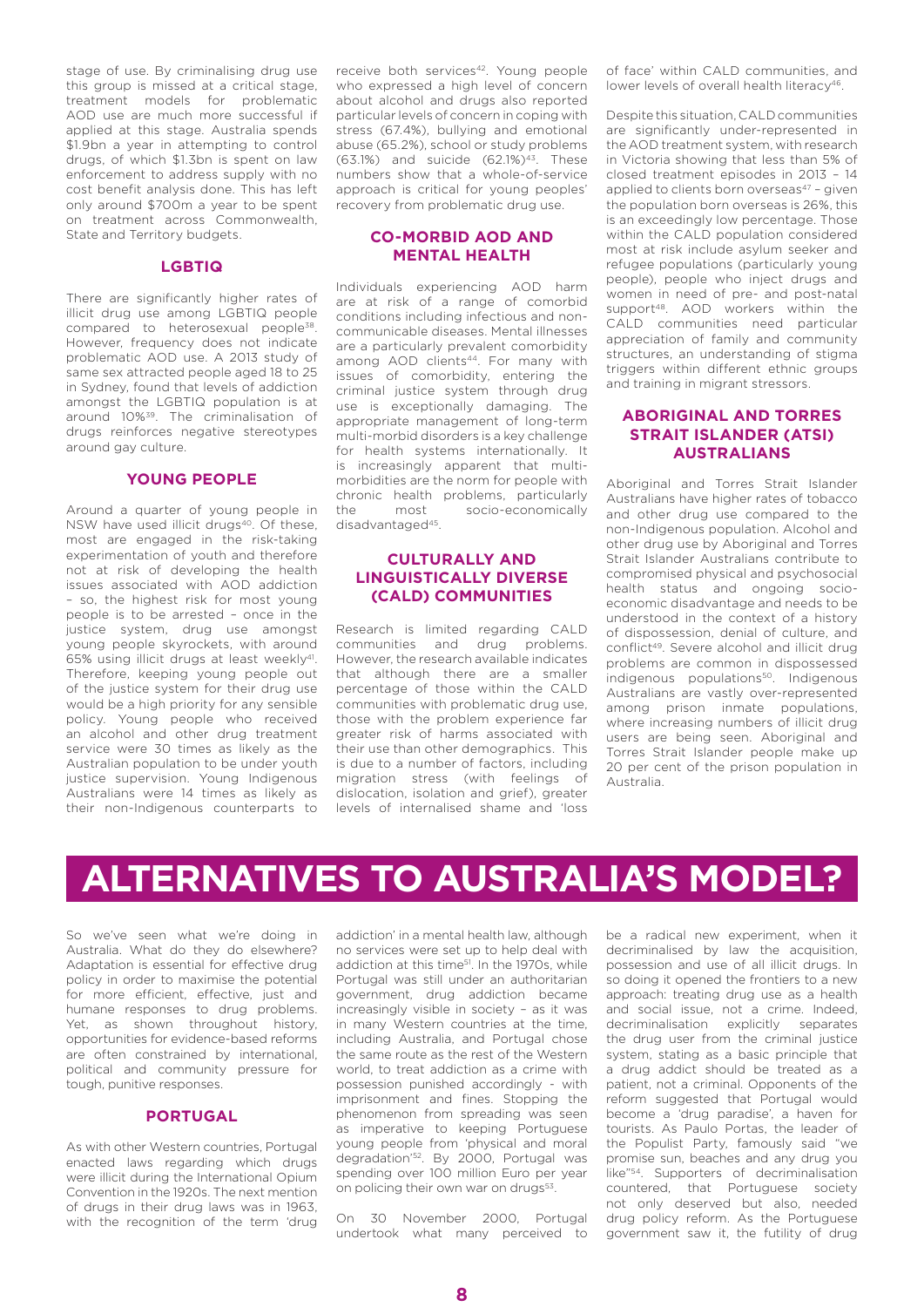prohibition gave rise to courage and the will to experiment. Dr Manuel Cardoso, a key architect of Portugal's 2001 reformed drug policy explained that the aim of the new policy was "to introduce humane, evidence-based policy by treating drug use as a health and social issue rather than a criminal one."55 Under this law, the use and possession for use of drugs is no longer a criminal offense, but instead is prohibited as an administrative offense. There is no distinction made among different types of drugs, nor whether drug use is in private or in a public place. To deal with administrative offenses, the eighteen administrative districts in Portugal established administrative committees that dealt with drug users in that district. The administrative committees generally consist of three people, two people from the medical sector (physicians, psychologists, psychiatrists or social workers) and one person with a legal background.

Portugal's Prime Minister said at the launch of the new Drug Strategy "This national drug strategy is… intended to be based on knowledge and not on prejudice, on principles and not on slogans, on pragmatism and not on dogma. However, despite being rooted in knowledge, this national strategy is still a political strategy, in the most noble sense of the word, involving choices made for the common good."56 Then drug tsar, Vitalino Canas, agreed, saying "The wars have their victims and the drug users are victims of the traffickers."57

Since reforming its drug policy, Portugal has seen:

- **• Drug related overdose deaths drop** to 0.35 per 100,000 people (Australia's overdose death rate is more than twenty times higher than that, a figure that is rising every year).
- The **number of people arrested** and sent to criminal courts for drug offences has **declined** by more than 60 per cent.
- Taking into consideration health and non-health related costs, the social cost of drugs **decreased by 12%** in the five years following the NSFAD's approval and by a rather significant **18% in the eleven-year period following its approval**58.
- Drug-related public **expenditure is estimated to have dropped** to around 0.05% of gross domestic product (GDP) since 200159.
- In 1999, Portugal had the highest rate of drug-related Aids in the European Union, 1600 new cases annually; since then, **HIV diagnoses attributed to injections have fallen by more than 90 per cent** to 30 new cases.

It is critically important to note that Portugal did not merely decriminalise drugs. They enacted a system-wide, comprehensive overhaul of the entire social structure around drug use; from school education about drug use, to a funded health system and an entirely reordered legal systems for drug users.

The Portugal model is not perfect, but it demonstrates the principle of treating drugs as a health issue, with respect, honesty and compassion. Critics argue that what it fails to achieve is earlier intervention, providing a world-leading response at the acute and pointy end, but still needing to do more with the underlying causes and conditions to people choosing a life of drugs and destruction in the first place. That requires a level of holistic care inclusive of the social determinants of health that might be considered by every health policy thinker as the holy grail.

#### **CANADA**

Until the mid-1980s Canadian drug policies and programs closely resembled those of Australia. Unlike Canada, however, the Australian response to the AIDS threat was rapid and pragmatic, quickly, national and state advisory committees on AIDS and drug use were set up early and these introduced public health and needle exchange programs<sup>60</sup>. Over the next 15 years, Canada's rates of new HIV infection grew to the highest in the Western world, with up to 10% of cities infected. Conversely, Australia has a some of the lowest levels of HIV infection in drug users<sup>61</sup>.

On April 13, 2017, the Government of Canada introduced proposed legislation to legalize and regulate marijuana in Canada which will take effect in October this year. Marijuana has been the most commonly used illegal drug in Canada and while recreational use has been illegal, marijuana has continued to be used for medical purposes with the support of a healthcare practitioner. Marijuana is the most commonly used illicit drug in Canada, with 10.6% of Canadians reporting past-year use in 2012 and Canadian youth have had the highest rate of past-year marijuana use in 2009–2010 (28%), compared to students in other developed countries.

Critics of Prime Minister Trudeau point to the fact that the legalisation of marijuana is a populist policy, not backed up with sensible health measures. The intended revenue raised by newly legalised providers will be provided to the police in order to fund their efforts to prosecute illegal providers however there seems to be little if any recognition of the need to upskill workers and accommodate significant increase in initial usage of marijuana with other substances. Indeed, Canada is steeling itself for the law change as patent after patent is being filled for every kind of cannabinoid concoction of food and beverage derivatives.

#### **USA**

The US enforces one of the most extreme form of total drug prohibition in the Western world. The result has been: extremely high levels of drug use, despite some decreases in sections of the population; escalation of costs; extremely high prevalence of HIV especially among drug users, and rapid prison expansion. In 1980, the federal budget for drug control was approximately US\$1 billion, and state and local budgets were 2-3 times that. By 1997, the federal drug control budget reached \$16 billion, twothirds of it for law enforcement agencies; state and local funding also increased to at least that level<sup>62</sup>. The United States has spent \$1 trillion on the war on drugs since 1971, and federal spending on drug control in the US is currently estimated at  $$15$  billion annually<sup>63</sup>. Of this figure, roughly 50% is spent on domestic law enforcement. The federal government has prioritised spending and grants for drug task forces and widespread drug interdiction efforts that often target lowlevel drug dealing64. Despite this, a World Health Organisation survey showed the US remains high on the world-wide list for illicit drug use and estimates annual drug revenues in the Americas at \$150 billion<sup>65</sup>. In 2013, approximately 24.6 million Americans, or 9.4% of the population, had used an illicit drug in the previous month - an increase from 8.3% in 2002<sup>66</sup>. In 2017, around 70,500 Americans died of overdoses, as many as were killed in the Vietnam, Afghanistan and Iraq Wars combined. Since the beginning of the opioid epidemic in the 1990s, more than 700,000 Americans have died of drug overdoses68.

#### **"THE UNITED STATES HAS SPENT \$1 TRILLION ON THE WAR ON DRUGS SINCE 1971"**

The so-called 'War on Drugs' began as a war on anti-war and African American organisations. This war has run its course, with American casualties in the hundreds of thousands and no end in sight.

More recently, nine states and Washington DC have moved to legalise cannabis through ballots and legislation – Washington, Colorado, California, Alaska, Maine, Massachusetts, Oregon, Nevada and Vermont. The Drug Policy Alliance reports that:

- Marijuana arrests **are down**.
- **• Arrests for marijuana** in all legal marijuana states and Washington, D.C. **have plummeted, saving states hundreds of millions of dollars** and sparing thousands of people from being branded with lifelong criminal records.
- The **total number** of low-level marijuana court filings in Washington fell by 98 percent between 2011 and 2015.
- The total number of marijuana–related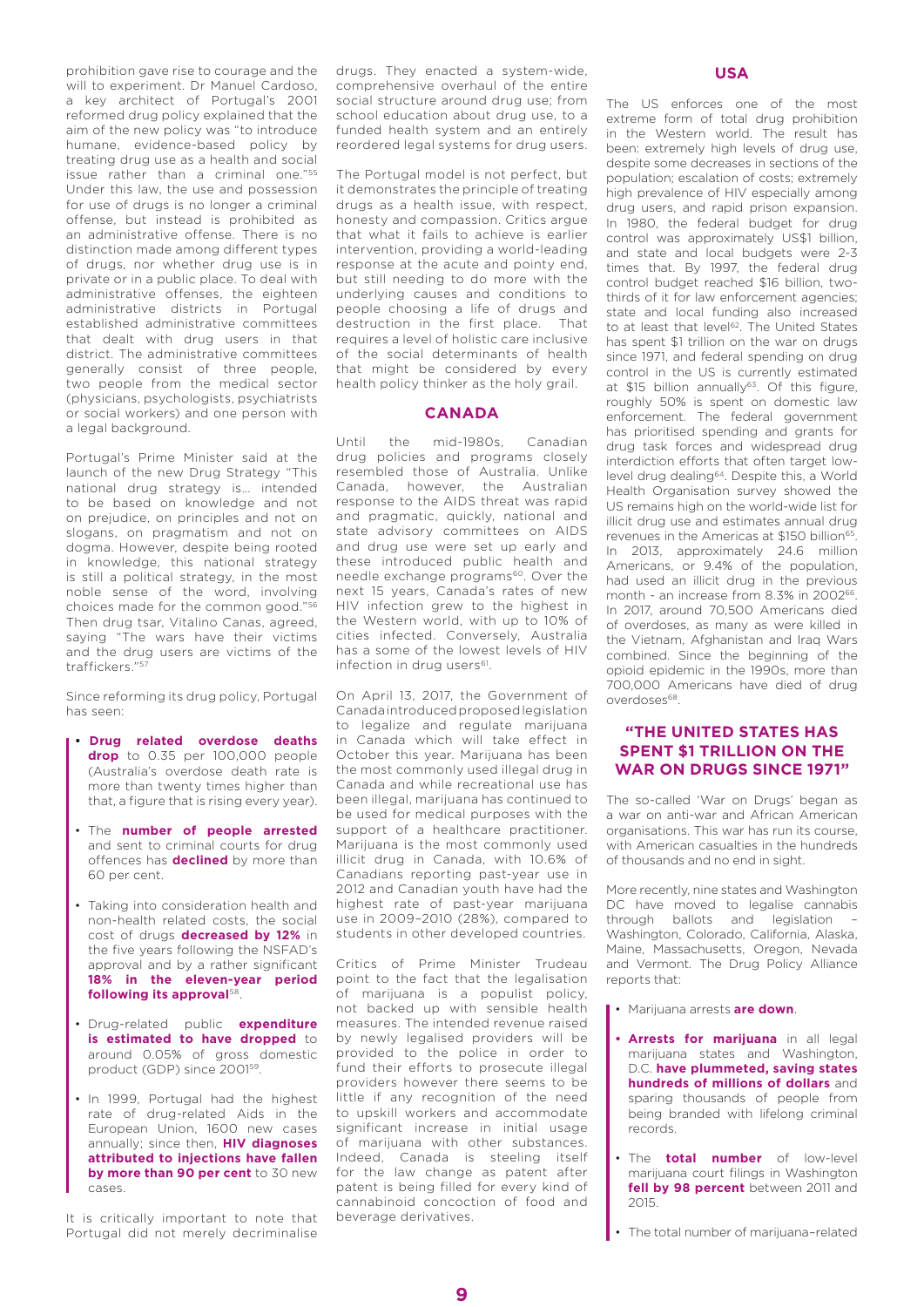court filings in Colorado declined by 81 percent between 2012 and 2015, and **marijuana possession charges dropped by 88 percent**.

- In Washington, D.C., marijuana **arrests decreased 76 percent** from 2013 to 2016, with possession arrests falling by 98.6 percent.
- In Oregon, the number of marijuana **arrests declined by 96 percent** from 2013 to 2016.
- In Alaska, the number of marijuana arrests for possession and **sales/ manufacturing declined by 93 percent** from 2013 to 2015<sup>69</sup>.

What this focuses on is the arrest rates, which, as one might expect have decreased. The health benefits remain unclear and this will be a contestable area of research for the next frontier. One thing is clear – focusing on arrest rates isn't doing anything to improve treatment.

#### **UK**

Total law enforcement expenditure costs UK governments 16 billion pounds annually<sup>70</sup>. Despite this, the number of adults using illicit drugs in England and Wales in 2014 increased by approximately 230,000 to 2.7 million<sup>71</sup>. Lifetime illicit drug use is increasing, with the proportion of Britons who had ever taken an illegal drug increasing from 27% in 2008 to 31% in 201572. There are still about 2,000 drugrelated deaths in the UK annually<sup>73</sup>.

Physicians in the United Kingdom are permitted by law to prescribe any drug except opium for their patients. The government's statutory Advisory Council on the Misuse of Drugs stated in 1988 that AIDS is a greater threat to public health than drug misuse and recommended that drug services modify their policies to contact and change the behaviour of the maximum number of drug users even when they are still actively using drugs. The Mersey Model of harm reduction includes prescribing drugs, syringe exchange, explicit education and a strong police role. The Mersey Model has been followed successfully in most parts of the United Kingdom, which has a national average of only 1% HIV infection in injection drug users. The police policy of 'cautioning' for small amounts for personal use has now been extended to all drugs and is practiced throughout the country<sup>74</sup>.

#### **"WE NEED TO ADMIT THAT WE ABANDONED WHOLE GENERATIONS TO THE SCOURGE OF DRUG ADDICTION"**

UK political leaders across the political divide came together in September 2018 to admit that the British 'war on drugs' has failed the people of Britain. Lord Falconer wrote, "I am sorry for supporting the war on drugs. We need to accept there are alternatives to policies that have failed so many working class communities. We need to admit that we abandoned whole generations to the scourge of drug addiction. We need to confront our political failures and listen to those police chiefs pushing for saner policies. Above all, we need to take back control of drug supply from the most violent gangsters. And it needs to be done sooner rather than later"75

#### **SWITZERLAND**

In order to avoid the mistakes of what has become the infamous Needle Park, the Swiss government agreed in 1992 to take over some responsibility for drug issues from the cities. In January 1994, the Swiss government began a multi-year, multi-city scientific trial to provide drugs to longterm dependent users to assess the effects on their health, social integration and behaviour. In 1997, the heroin maintenance experiment was declared a success: crime dropped by 60%, unemployment by 50%, and significant public funds were saved due to a reduction in the costs of criminal procedures, imprisonment and disease treatment. As a result, the Swiss Government extended the heroin trial.

Across Europe, an innovative harm reduction approach (that is being practiced in Switzerland, the Netherlands and Germany) involves toleration by authorities of facilities known as 'injection rooms', 'health rooms', 'contact centres' or similar terms. In 1987, syringes became available in pharmacies and, in 1991 a nationwide syringe exchange and availability program that includes dispensing machines was initiated. This program now includes syringe exchange in all prisons and heroin distribution in one prison. Methadone treatment programs also became increasingly available during this period. These comprehensive approaches have made Switzerland

an outstanding example of the costeffectiveness of pragmatic approaches to drugs<sup>76</sup>.

#### **THE NETHERLANDS**

In 1976, the Netherlands adopted a policy of selective enforcement of its cannabis laws. The prosecutors and police are instructed to not prosecute minor offenders, and to tolerate a retail supply of cannabis through cafes. The laws prohibiting the possession and use (and supply and cultivation) of cannabis are not actually repealed, but they are not enforced - selectively - by government policy.

The main objective of drug policy in the Netherlands is to reduce the risks that drug abuse poses for the users themselves, their immediate environment and society as a whole. Although the risks to society are considered, the government has tried to ensure that drug users are not caused more harm by prosecution and imprisonment than by the use of drugs.

In a number of Dutch cities there is undisturbed sale of marijuana in coffee shops, where the use of alcohol and hard drugs is not allowed. The authorities monitor the coffee shops and youth centres where marijuana trade occurs to ensures that large quantities are not sold, no sale of other drugs, no advertisements, no encouragement to use and no sale to minors. Dutch drug laws have not been followed by an increase in the use of cannabis products. In fact, by keeping cannabis dealing away from the hard drug market and by honestly addressing the myths associated with its use, it appears to have become less attractive to young people.

The Netherlands is one of the birthplaces of harm reduction; agencies began methadone prescribing programs in the 1970s, expanding and liberalizing these in the 1980s to deal with hepatitis, HIV, drug-related crime and other harms ('lowthreshold programs'). In addition to drug rooms and 'coffee shops', Rotterdam has also informally adopted a tolerance area known as the 'apartment dealer' arrangement. Following this policy, police and prosecutors refrain from arresting and prosecuting dealers living in apartments providing they do not cause problems to their neighbours<sup>77</sup>.

# **HOW DO WE FIX THIS?**

Writing this paper involved spending months looking at policy papers, reports, talking to sector leaders, listening to personal stories from treatment providers and patients, family members and leaders in the field and one thing, above all else is clear.

#### **PEOPLE WITH DRUG PROBLEMS AREN'T WELCOME IN THIS COUNTRY'S HEALTH SYSTEM.**

Decades of prejudice going back to racist policies aimed at Chinese opium and counterculture marijuana have institutionalised a public and policy response to drugs and people with drug problems that is this. We don't like you.

And the impact is horrific. Drugs cost lives. Indeed, It costs more than \$24 billion in direct and indirect costs including premature death, absenteeism and lower employment.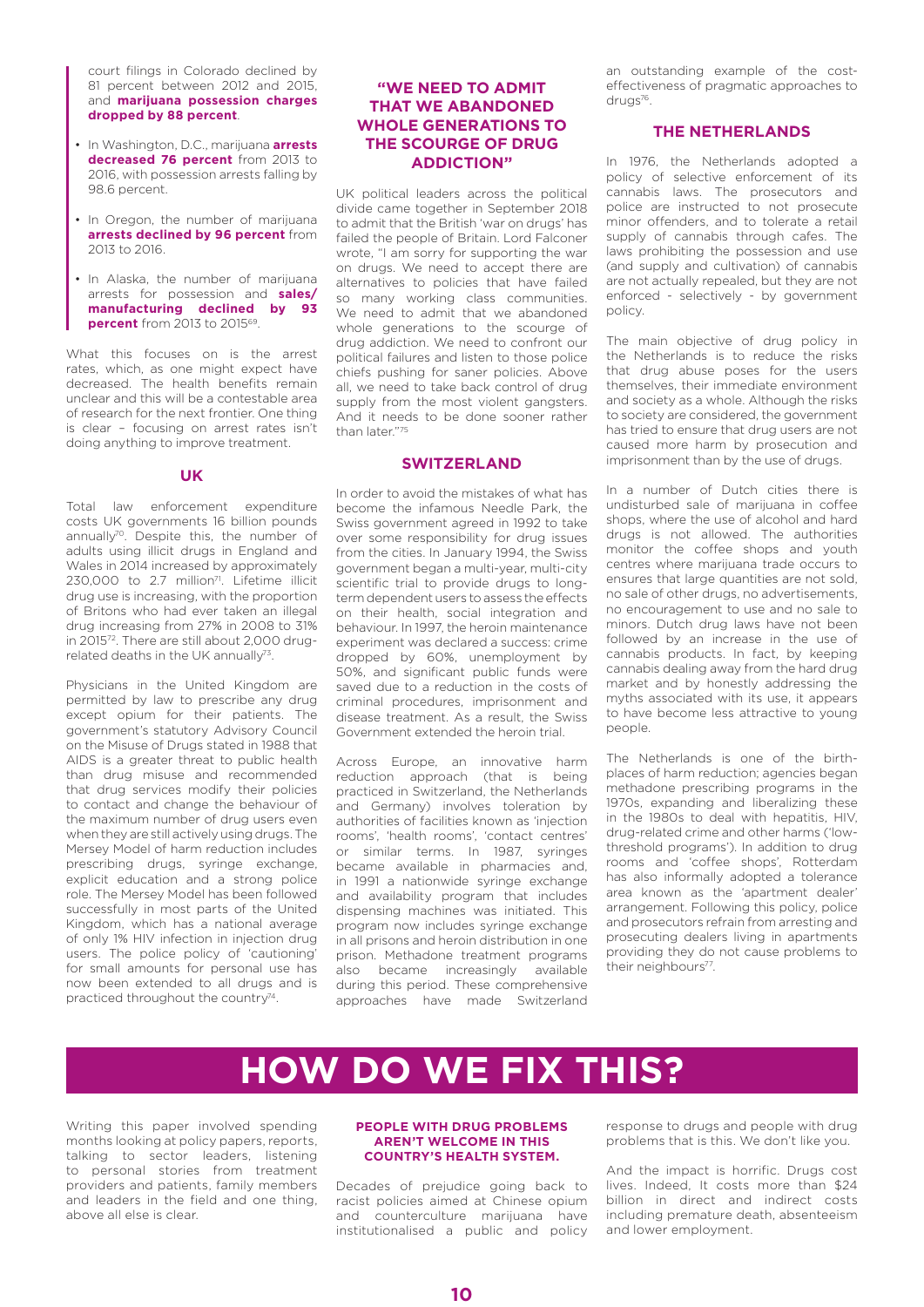But it doesn't have to go on like this. Portugal has initiated the start of an inversion of the idea that you can arrest your way out of a drug crisis. To do this they have appropriated considerably more resources to treatment, in fact they have flipped the amount they spend on addressing supply, with the amount they now spend on addressing demand.

Closer to home, the Drug and Alcohol Service Planning Model (DASPM) developed between 2010 and 2013 has provided us with illustration of nationally consistent, evidence-based planning for alcohol and other drug services in Australia.

Patient Pathways, the last patient outcomes study recommended optimal treatment pathways that remain relevant – looking at intake and assessment, inpatient withdrawal, counselling and residential rehabilitation and care and recovery coordination, with links into mental health and employment services for severely dependent clients with multiple complex needs, or brief psychosocial interventions for lower severity clients without additional life complexities.

And there has been an excellent governance and workforce accreditation paper, forged on the back of some work commissioned by the Commonwealth Department of Health, that formed the basis of Turning Point's National Capability Plan78 – which recommends a model of pre-requirements that should be in place in order for organisations to receive funding and raises the threshold of workforce upskilling and service delivery.

#### **SO THE SOLUTIONS ARE AT HAND**

But one thing needs to change before all else. Just look at the most recent example of additional funding being spent in a once-in-a-generation policy window – the 2015 National Ice Taskforce response. Malcolm Turnbull put \$300 million new money to fund treatment and early intervention into Ice and associated illegal drug use. But that money has been diluted through a process of duplication, micro-management and often unnecessary programmes that replicate existing provision.

#### **SO WE HAVE TO BE HONEST ABOUT DRUGS**

We don't like them. We don't like the drugs and we don't like the people who take them. We don't have a great deal of love for the people who try and treat the people who struggle with drugs and we are particularly dishonest about what we are doing in this issue when we talk to the public.

#### **THAT IS WHY WE NEED A FAIR TREATMENT PEOPLE'S SUMMIT**

#### **WE NEED TO CLEAR THE AIR**

Yes we need more money. Yes we need better standards across the board, in governance, in reporting, in talking about the issue and yes our workforce need to be supported and encouraged, they need to be nurtured and they need to be trained. That's how they get to be respected. That's how we attract the best and brightest.

But above all we need to change the conversation. When there is no debate there is no opinion. Just a vacuum. The Fair Treatment campaign commissioned this paper in order to ask what are we trying to achieve, as a treatment sector, with a fledgling health care model for the overwhelming demand for fair treatment, for solutions that might work, for a response to the poverty of hope and overwhelming drive of desperation. That's what drugs does to a person. It takes away their human.

### **IN CONCLUSION**

This paper has specifically talked about the recognition that we need to be honest about what we're trying to achieve in drug treatment. About the funding, about the ambition, about the acknowledgement that if we were being serious about this we'd do it properly. And there is considerable work being done across the sector to look for solutions.

And so, to the importance of a Fair Treatment People's Summit. A unique opportunity to come together and rethink our approach to drug treatment. A chance to look at what works and what doesn't. A chance to reflect with genuine honesty about what we are trying to achieve. A landmark moment where we can change the way we provide treatment and save lives.

## **PRIORITIES FOR REFORM**

#### **1. IMPROVE THE SIZE AND FOCUS OF INVESTMENT.**

The Commonwealth, State and Territory governments should fund alcohol and other drug treatment like other health services: based on needs-based population planning. The Drug and Alcohol Services Planning Model (DASPM) can be used to target effective treatment in those areas and cohorts that need it.

**2. CALL FOR A PEOPLE'S TREATMENT SUMMIT TO LOOK AT HOW TO ESTABLISH FAIR TREATMENT FOR ALL (INCLUDE IN THE TERMS OF REFERENCE THE CONSIDERATION OF AN AGENCY, SUCH AS AN AOD COMMISSION TO PROVIDE OVERSIGHT AND LEADERSHIP).** The summit should include terms of reference that address the need for system reform, ways to address stigma

and discrimination, improve accountability of governments, policy makers and service providers, and oversee service improvement strategies that include workforce capacity, monitoring and recording outcomes.

#### **3. INVEST IN SERVICE AND WORKFORCE CAPABILITY.**

The Commonwealth, State and Territory governments should look to create and contribute to an Alcohol and Other Drug Treatment Sector Capability Fund. This can address immediate needs, prior to the full implementation of the DASPM, by investing in evidence-based service improvement and evaluation, the expansion of an adequately trained and credentialed workforce, and capital works to improve the physical infrastructure of services.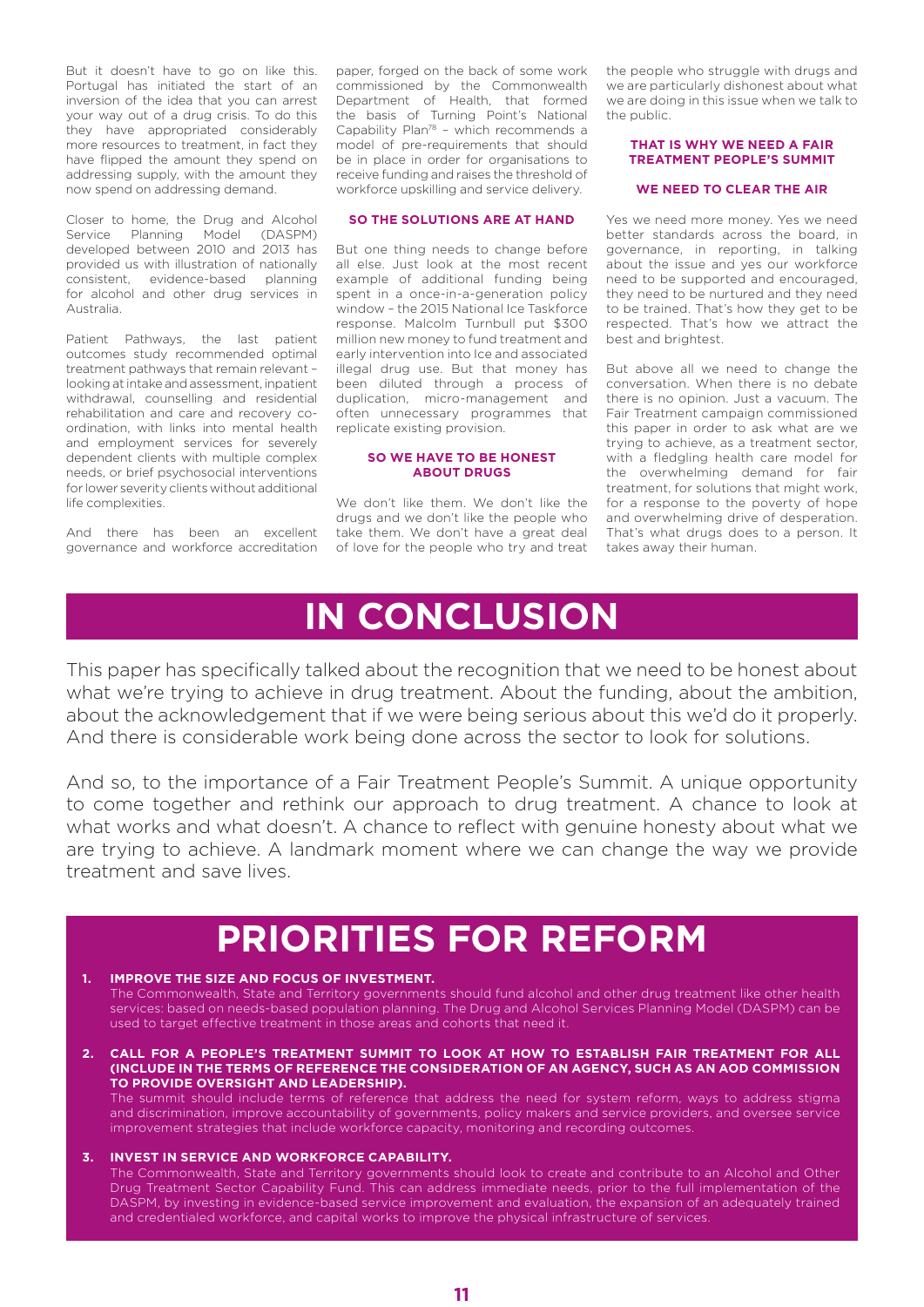# **REFERENCES**

1 Mcketin, R., Najman, J. M., Baker, A. L., Lubman, D. I., Dawe, S., Ali, R., Mamun, A. (2012). Evaluating the impact of communitybased treatment options on methamphetamine use: Findings from the Methamphetamine Treatment Evaluation Study (MATES). Addiction, 107(11), 1998-2008. doi:10.1111/j.1360-0443.2012.03933.x

2 NSW Government 2016-17 Budget Papers. Retrieved from https://www.health.nsw.gov.au/about/budget/Publications/drugs. pdf

<sup>3</sup> Reeve R., Arora S., Viney R., Goodall S., van Gool K., Knox S., Kenny P., Butler K., Burns L., Conroy E. (2014) Evaluation of NSW Health Drug and Alcohol Consultation Liaison Services. NSW Health. Retrieved from http://www.health.nsw.gov.au/mhdao/ programs/da/Documents/rpt-eval-nswda-cl-serv.pdf

NSW Government 2018-19 Budget Papers. Retrieved from https://www.budget.nsw.gov.au/nsw-budget-2018-19-budget-papers

4 NSW Government 2016-17 Budget Papers. Retrieved from https://www.health.nsw.gov.au/about/budget/Publications/drugs. pdf

5 Ritter, A., Berends, L., Chalmers, J., Hull, P., Lancaster, K., Gomez, M. (2014) New Horizons: The review of alcohol and other drug treatment services in Australia, Drug Policy Modelling Program, National Drug and Alcohol Research Centre, UNSW, Sydney New South Wales. p124.

6 Sydney Morning Herald. (2015). Malcolm Turnbull pledges \$300 million funding for drug treatment services. Retrieved from https://www.smh.com.au/national/malcolm-turnbull-declares-war-on-ice-with-300-million-funding-for-drug-treatmentservices-20151205-glgahu.html

7 Norberry, J. (1997). Background Paper 12 1996-97 Illicit Drugs, their Use and the Law in Australia. Retrieved from https://www. aph.gov.au/About\_Parliament/Parliamentary\_Departments/Parliamentary\_Library/Publications\_Archive/Background\_Papers/ bp9697/97bp12

<sup>8</sup> R. MacKay. (2001). National Drug Policy: Australia, prepared for the Senate Special committee on Illegal Drugs, 20 December 2001.

9 State Library NSW. (2016). History of drug laws. Retrieved from http://druginfo.sl.nsw.gov.au/drugs-drugs-and-law/history-druglaws

10 Victorian Parliamentary Debates, Legislative Assembly, 17 October 1905, p.2124

11 Jennifer Norberry, "Background Paper 12, 1996-97, Illicit Drugs, their Use and the Law in Australia, Parliament of Australia", Parliamentary Library, May 1997. http://www.aph.gov.au/library/pubs/bp/1996-97/97bp12.htm

<sup>12</sup> McCoy, A. W. (1980). Drug traffic: Narcotics and organised crime in Australia. Sydney: Harper & Row.

13 Commonwealth Parliamentary Papers. (1910). 'Opium: Report of the Comptroller-General of Customs', Session 1907-8, Vol II. Sydney. p1917; 'Smuggling opium: A profitable business'. Argus

14 Davies, S. (1986). Shooting Up: Heroin in Australia. Erskineville, Australia: Hale & Iremonger. p39.

15 Legal Trade in Narcotics. (1953). Bulletin on Narcotics, 5(2), 48-49. doi:10.18356/a7fd22eb-en

16 Victorian Parliamentary Debates, Legislative Assembly, 10 November 1953, p.1986.

17 Baum, D. (2016). Legalize It All. Retrieved from https://harpers.org/archive/2016/04/legalize-it-all/

<sup>18</sup> Jiggens, J. (2005) 'The Cost of Drug Prohibition in Australia', A Paper Presented to the Social Change in the 21st Century Conference at the Centre for Social Change Research, Queensland University of Technology.

19 Australia. Parliament. Senate Select Committee on Drug Trafficking, Drug Trafficking and Drug Abuse Report. (1971). p31.

<sup>20</sup> Krivanek, J. A. (1988). Heroin: Myths and reality. Sydney: Allen & Unwin. p165.

21 McCoy, A. W. (1980). Drug traffic: Narcotics and organised crime in Australia. Sydney: Harper & Row. p340.

22 Australian Institute of Health and Welfare. (2017). Alcohol and other drug treatment services in Australia: 2016–17. Canberra, AIHW.

<sup>23</sup> Taplin, S., Richmond, G. & McArthur, M. (2015) Identifying alcohol and other drug use during pregnancy: Outcomes for women, their partners and their children. ANCD Research Paper 30. Canberra: Australian National Council on Drugs.

<sup>24</sup> NSW Community Services (2010). Research to Practice Notes: Working with parental substance misuse.

25 Lawrinson, P., Copeland, J., & Indig, D. (2006). Regional differences in injecting practices and other substance use-related behaviour among entrants into opioid maintenance pharmacotherapy treatment in New South Wales, Australia. Drug and Alcohol Dependence,82(1), S95-S102. doi:10.1016/s0376-8716(06)80015-3

<sup>26</sup> Day, C., Conroy, E., Lowe, J., Page, J., & Dolan, K. (2006). Patterns of drug use and associated harms among rural injecting drug users: Comparisons with metropolitan injecting drug users. Australian Journal of Rural Health, 14(3), 120-125. doi:10.1111/j.1440- 1584.2006.00775.x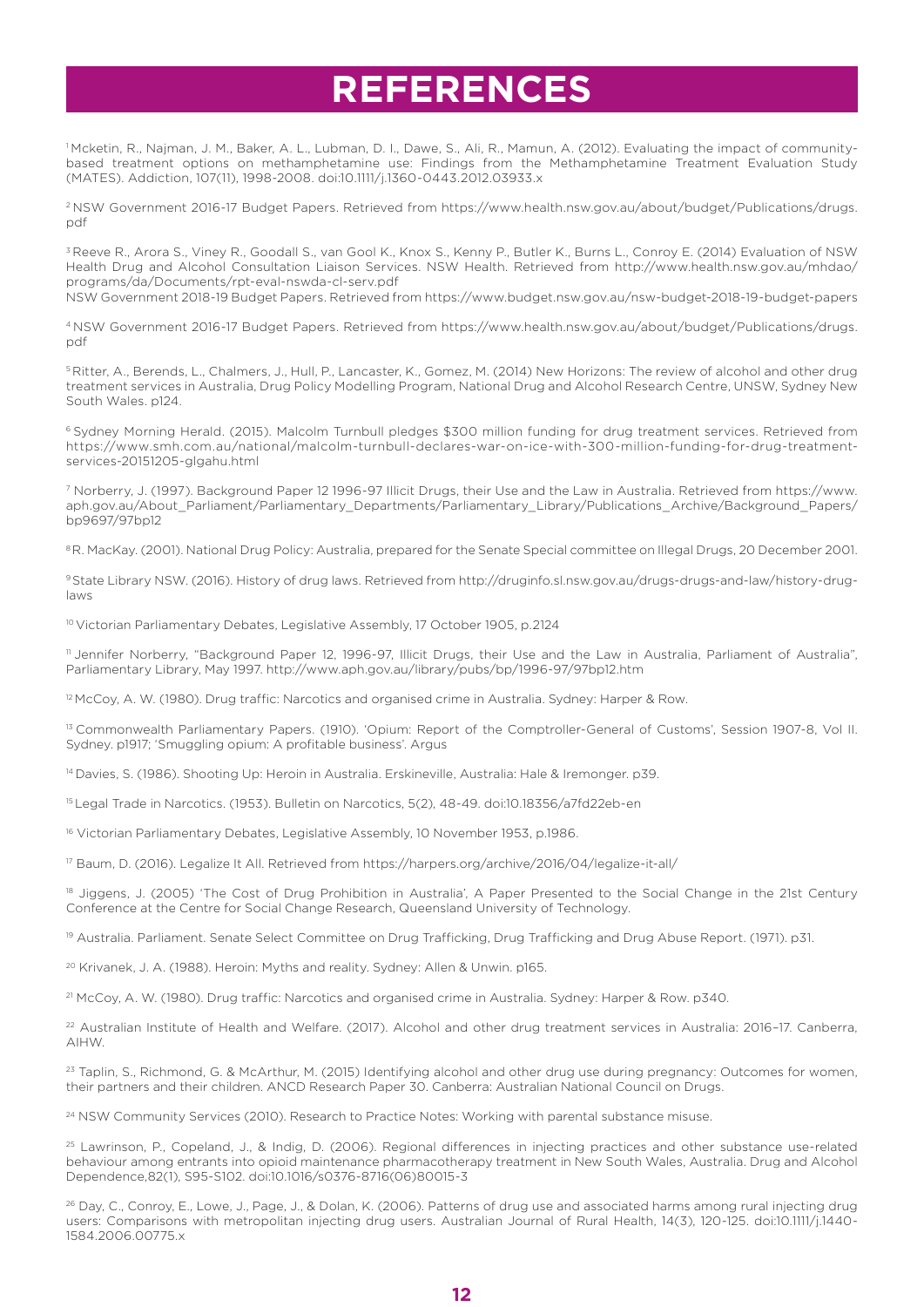27 NSW Parliament, Legislative Council (2018). Provision of drug rehabilitation services in regional, rural and remote New South Wales.

28 Ibid.

<sup>29</sup> Berends, L. (2009). The emergence of a specialist role in rural alcohol and drug service delivery: Lessons from a review in rural Victoria, Australia. Drugs: Education, Prevention and Policy,1-15. doi:10.1080/09687630802579164

30 Laslett, A-M., Catalano, P., Chikritzhs, Y., Dale, C., Doran, C., Ferris, J., Jainullabudeen, T., Livingston, M, Matthews, S., Mugavin, J., Room, R., Schlotterlein, M. and Wilkinson, C. (2010) The Range and Magnitude of Alcohol's Harm to Others. Fitzroy, Victoria: AER Centre for Alcohol Policy Research, Turning Point Alcohol and Drug Centre, Eastern Health.

31 Dawe, S. Frye, S. Best, D. Moss, D. Atkinson, J. Evans, C. Lynch, M. Harnett, P. 2007. Drug use in the family: impacts and implications for children. ANCD Research Paper; 13. Report prepared for Australian National Council on Drugs. Canberra, ACT. p17.

32 Johnson, G. & Chamberlain, Chris. (2007). Homelessness in Melbourne: Confronting the Challenge. Melbourne: RMIT University Press.

33 Australian Institute of Health and Welfare. (2015). The health of Australia's prisoners 2015. Canberra, AIHW.

<sup>34</sup> Khalil, S. (2018, June 12). Prisoner population across Australia is on the rise Australia's prison population continues to rise. Retrieved from https://www.news.com.au/national/crime/prison-population-across-australian-states-continue-to-rise/newsstory/bab7c038f2d06cb3fe20188a75f6677b

35 Institute of Public Affairs. (2017). Australia's Criminal Justice Costs: An International Comparison. Retrieved from https://ipa. org.au/wp-content/uploads/2017/08/IPA-Report-Australian-Criminal-Justice-Costs-An-International-Comparison.pdf

36 Kevin, M. (2013). Drug Use in the Inmate Population — prevalence, nature and context, Corrections Services NSW. Research Publication No. 52. June 2013.

37 Australian Institute of Health and Welfare. (2015). The health of Australia's prisoners 2015. Canberra, AIHW.

38 Ritter, Alison. & Matthew-Simmons, Francis. & Carragher, Natacha. & National Drug and Alcohol Research Centre (Australia), issuing body. (2012). Prevalence of and interventions for mental health and alcohol and other drug problems amongst the gay, lesbian, bisexual and transgender community: a review of the literature. Sydney, NSW: National Drug and Alcohol Research Centre.

39 Lea, T., Reynolds, R., & Wit, J. D. (2012). Alcohol and other drug use, club drug dependence and treatment seeking among lesbian, gay and bisexual young people in Sydney. Drug and Alcohol Review, 32(3), 303-311. doi:10.1111/dar.12004. pp. 303-311

40 NSW Ministry of Health. (2014). Substance Use and Young People Framework. Sydney, NSW Ministry of Health. Retrieved from https://www.health.nsw.gov.au/aod/professionals/Publications/substance-use-young-framework.pdf

41 NSW Ministry of Health. (2014). Substance Use and Young People Framework. Sydney, NSW Ministry of Health. Retrieved from https://www.health.nsw.gov.au/aod/professionals/Publications/substance-use-young-framework.pdf

<sup>42</sup> Australian Institute of Health and Welfare. (2018). Overlap between youth justice supervision and alcohol and other drug treatment services: 1 July 2012 to 30 June 2016. Canberra, AIHW

43 Mission Australia. (2014). Youth Survey, 2014. Sydney, Mission Australia.

44 Moodie, A. R., Daube, M., & Carnell, K. (2009). Australia - the healthiest country by 2020: National preventative health strategy: Overview. Canberra: Australian Government, Preventative Health Taskforce.

45 Intergovernmental Committee on Drugs. (2014). National alcohol and other drug workforce development strategy 2015-2018: a sub-strategy of the National Drug Strategy 2010-15. Canberra: Intergovernmental Committee on Drugs.

46 The Drug and Alcohol Multicultural Education Centre. (2013). Substance use issues and support needs among CALD communities in NSW. Retrieved from http://www.damec.org.au/resources/damec-publications/prevalence-issues-andresponses?task=document.viewdoc&id=20

47 Australian Institute of Health and Welfare. (2014). Alcohol and other drug treatment services in Australia: 2013–14. Canberra, AIHW.

48 Victorian Alcohol and Drug Association. (2016). CALD AOD project: Final report. Retrieved from https://s3-ap-southeast-2. amazonaws.com/arc-vaada/wp-content/uploads/2018/03/29051948/CALD-AOD-Project-final-report.pdf

49 Gleadle, F., Freeman, T., Duraisingam, V., Roche, A., Battams, S., Marshall, B., Tovell, A., Trifonoff, A., and Weetra, D. (2010). Indigenous Alcohol and Drug Workforce Challenges: A literature review of issues related to Indigenous AOD workers' wellbeing, stress and burnout. National Centre for Education and Training on Addiction (NCETA), Flinders University, Adelaide SA.

<sup>50</sup> The Royal Australasian College of Physicians and The Royal Australian and New Zealand College of Psychiatrists. (2004). Illicit drugs policy: Using evidence to get better outcomes. Sydney, NSW: Royal Australasian College of Physicians, the Royal Australian and New Zealand College of Psychiatrists and GROW Self Help/Mutual Support Group.

51 Dias, L. N. (2007). As drogas em Portugal: O fenómeno e os factos jurídico-políticos de 1970 a 2004. Coimbra: Pé de Página.

52 Dias, L. N. (2007). As drogas em Portugal: O fenómeno e os factos jurídico-políticos de 1970 a 2004. Coimbra: Pé de Página. p43.

53 Beusekom, I. V. (2002). Rand Europe: Guidelines for implementing and evaluating the Portuguese drug strategy. Brussels: Rand.